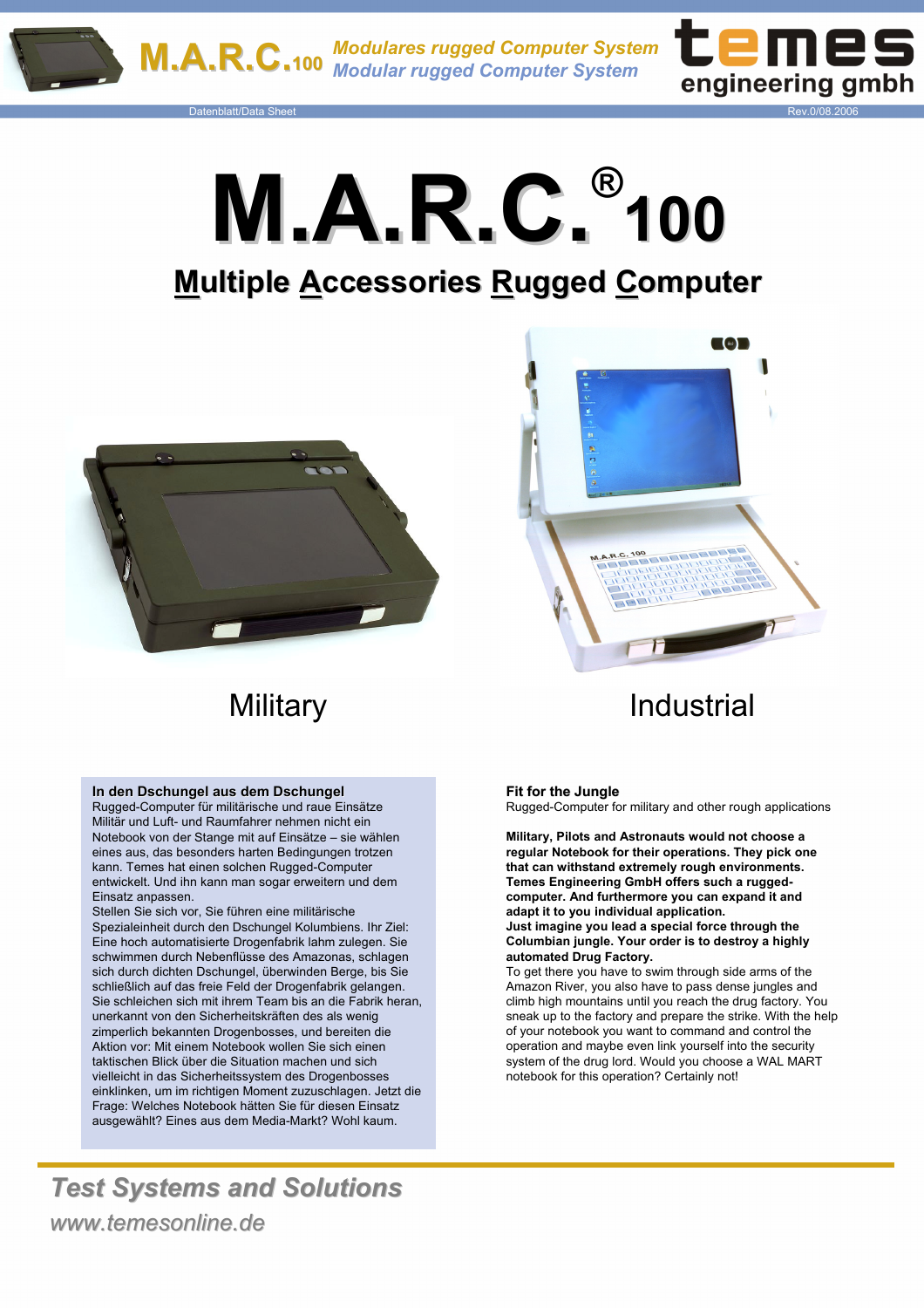



#### **Entwickelt f für das Milit r das Militär**

Wahrscheinlich würden Sie zu einem Notebook greifen, das speziell für solche Einsätze konzipiert wurde – wie bspw. der M.A.R.C. (Multiple Accessories Rugged Computer) von Temes. Die Ingenieure haben ihn speziell für Luft- und Raumfahrt, mobile Überwachung und Datenerfassung, sowie für militärische Anwendungen entwickelt. Im Gegensatz zu herkömmlichen Notebooks bietet es Platz für drei PMC-Karten (PCI Mezzanine Card) und lässt sich somit konfigurieren. Die PMC-Karten basieren auf dem PCI-Standard; ihre Kartengröße und Schnittstellen sind genormt und es gibt sie für fast alle Anwendungen. Als kompaktes Computersystem hat der M.A.R.C Abmessungen von 365x320x70mm bei einem Gewicht von weniger als 7 kg. Er entspricht der IP67-Norm (wasser- und staubdicht), optional sogar IP68, und kann tatsächlich auch unter Wasser betrieben werden. Geprüft nach MIL STD 810 F arbeitet er in einem erweiterten Temperaturbereich und selbst bei starken Stoß- und Vibrationsbelastungen.

#### **Gut ausgestattet Gut ausgestattet**

Die Hardware wurde in einem geschlossenen, hermetisch dichten Gehäuse verpackt. Verlustleistungsbehaftete Bauteile sind so angeordnet, dass die Wärme über das Gehäuse abgeführt wird (Conduction cooling). Dadurch benötigt dieser Computer weder Lüfter noch andere bewegliche Teile; eine wichtige Voraussetzung für die hohe Resistenz gegenüber Umwelteinflüssen wie Temperatur, Wasser, Sand und Staub, sowie Vibration. Der M.A.R.C. stellt ein leistungsfähiges Computersystem dar, der individuell an die jeweilige Anwendung angepasst werden kann. Standardmäßig enthält er den Mobil-Pentium 1,1-GHz-Prozessor, 256 KB 2nd Level Cache, bis zu 1 GB DDR-RAM und 266 MHz Frontsidebus. Zur Anzeige dient ein 12-Zoll-Farbdisplay mit 1024x768 Pixel. Die Aufhängung ist so ausgeführt, dass ein Umklappen des Bildschirmes auf das Gehäuse möglich ist. Man erhält dadurch einen Tablett-PC, der sich zusammen mit dem optionalen Touch Screen ohne Tastatur bedienen lässt.

#### **Erweiterung möglich**

Das kompakte Gehäuse bietet Platz für zahlreiche Erweiterungen: drei PMC-Karten, eine Mini-PCI-Karte für WLAN (Ultra Wide Band), Feldbuskarten, sowie eine 2,5-Zoll-Festplatte bzw. zwei CompactFlash-Speicher oder eine Kombination aus beiden. Zur externen Kommunikation ist der Computer standardmäßig mit zahlreichen Schnittstellen ausgerüstet: wie 10/100BaseT-Ethernet, zwei serielle, eine parallele, vier USB, ein IRDA und eine Audioschnittstelle. Damit der Anwender die Interfaces selbst festlegen kann, ist die Rückseite des M.A.R.C als einfach zu tauschende Flanschplatte ausgeführt. Sie kann somit individuell mit Steckern bzw. Interfaces bestückt werden, ohne dass am Computer selbst Änderungen vorgenommen werden müssen.

#### **Unterwegs mit Windows**

Ausgeliefert wird der Computer mit dem Betriebssystem Windows XP, auf Wunsch aber auch mit den Betriebssystemen VxWorks, Linux, etc. Optional wird der M.A.R.C. mit einer Messkarte mit 32 individuell konfigurierbaren Signaleingängen angeboten. Bestückt mit drei dieser Karten wird der M.A.R.C. zu einer kompletten Messstation mit 96 Kanälen. Zudem findet sich auch Platz für drei PIM-Module, womit beliebige, Anwendung bezogene oder PMC-Modul-bezogene Signal- und Interface-Anpassungen realisiert werden können. (Bsp: Signalkonditionierung und Filterschaltungen) Mit den entsprechenden PMC-Karten lässt sich eine Datenerfassungs- oder Messstation oder ein mobiles Testbzw. Diagnosegerät realisieren. Eine typische Anwendung ist die Messdatenerfassung mit einer A/D- und/oder D/A-Karte. Neben den zahlreichen mechanischen und elektrischen Bestückungsvarianten ist das Gerät auch als 1-HE-19-Zoll-Einschub erhältlich. Größere Messstationen können einfach durch Kaskadierung der 1-HE Rechner aufgebaut werden.

#### **Designed for the Military**

You will choose a Notebook which is specifically designed for these operations, like the temes , M.A.R.C.' (Multiple Accessories Rugged Computer). The temes engineers have specifically designed the M.A.R.C for air, space, remote control, data acquisition and military applications. What makes it special is the room to implement three PMC – boards (PCI Mezzanine Card) which makes the computer configurable to your specific needs. The PMC-boards base on the PCI-Standard: Board dimensions and board interfaces are standardized and PMC boards are commonly available for numerous applications. The M.A.R.C is ultra compact with dimensions of only 365x320x70mm and a weight of less than 7 kg. It's mechanical protection level is IP67(water and dust proof), and it is even available in IP68. You can really operate this computer under water. Tested according to the military standard MIL STD 810 F it withstands wide temperature ranges as well as heavy shock and vibration.

#### **Well equipped**

The hardware is packaged in a hermetically sealed housing. Heat generated by component losses is dissipated by the housing through conduction cooling. This computer works without any fans or moving parts, which is a major condition for it's high resistance against environmental impacts like temperature, water, sand and dust. The M.A.R.C. is a stateof-the-art computer system, which can be easily adapted to any individual application. The base model is equipped with a Mobil-Pentium 1,1-GHz-Processor, 256 KB 2nd Level Cache, up to 1 GB DDR-RAM, a 266 MHz Frontside Bus and a 12" display with 1024x768 Pixel. The cover together with the integrated display can be folded in a way that it lays plane on the main housing. You get a tablet PC this way which can be operated by the optional touch screen without any keyboard.

#### **Numerous expansions**

Though extremely compact, the housing has room for numerous expansions: Three PMC-Boards, one Mini-PCIcard for WLAN (Ultra Wide Band), fieldbus cards, a 2.5-inchharddisk or two Compact Flash-Memories or a combination of both. For external communication the computer is equipped with multiple interfaces as a standard: 10/100BaseT-Ethernet, two serial, one parallel, four USB, one IRDA and an Audio interface. The clou: The back side of the computer is a mechanical flange plate. This enables the user to configure the interface of his computer. It can be individually equipped with the connectors and other interface devices without any modifications to the computer itself.

#### **On the way with Windows XP**

The computer is delivered with Windows XP. On request, any other operational system will be installed like VxWorks, Linux, etc. The manufacturer also offers A/D cards with 32 individually configurable input channels. Equipped with three of these cards, the M.A.R.C turns into a complete data acquisition center with 96 individual channels. Additionally there is room for three PIM – Modules where the input channel signals and interfaces can be conditioned. Typical applications for such a computer system are data acquisition (A/D, D/A) mobile test and diagnostic tools. Besides the numerous mechanical and electrical variations, this computer is also available as a 19"device with a height of only 1 unit. Large data acquistion centers can be realized by cascading several of these 1 unit computers. .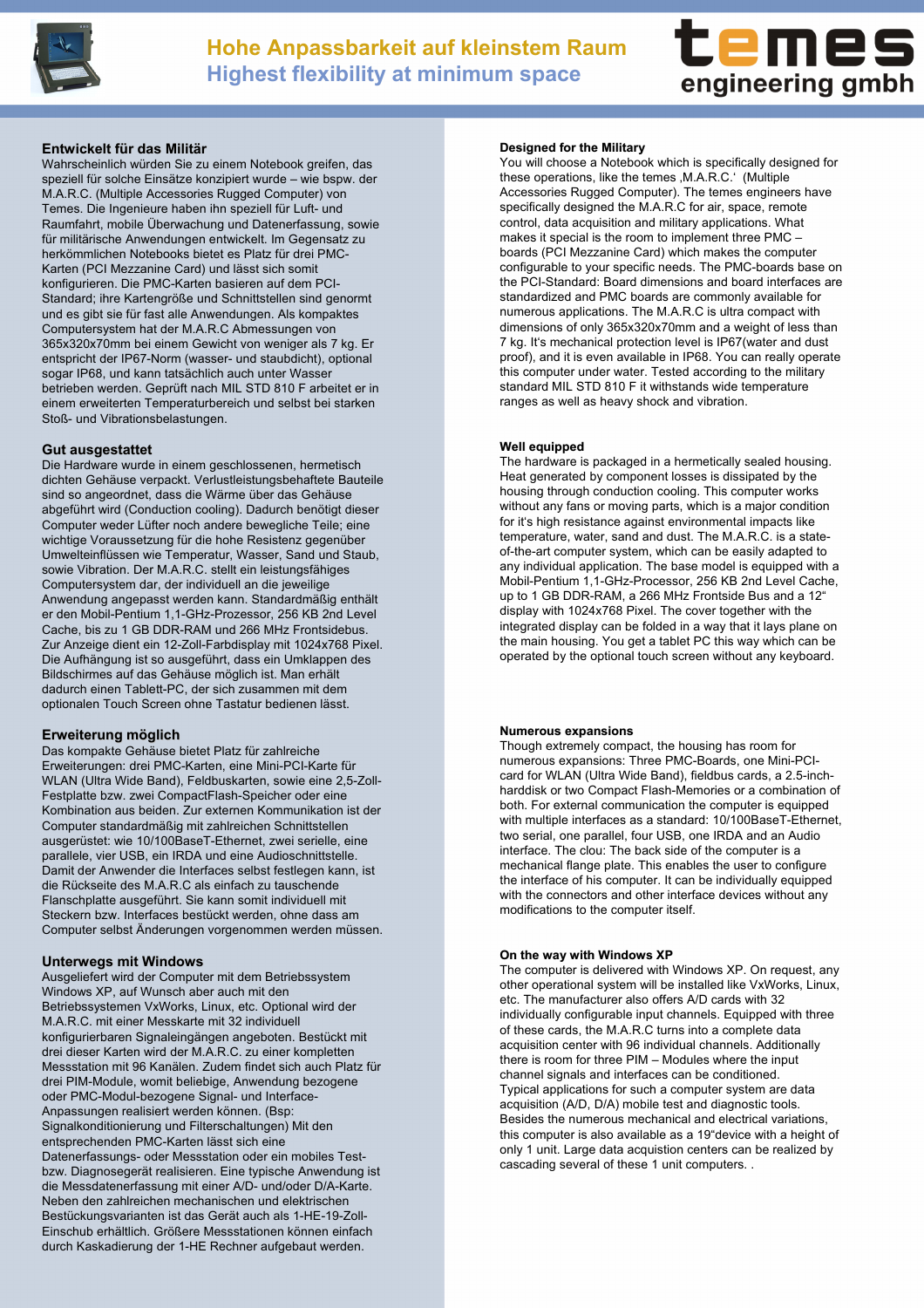

# **Ein Gerät für verschiedenste Einsatzbereiche One device for multiple applications**



### **Einsatzfelder Einsatzfelder**

- Mobiler Service / mobile Wartung
- Mobile Anleitungen
- **E** Fernsteuerungen
- **Meßdatenerfassung**
- **Testgerät in der Luftfahrt**

## **Betriebssysteme**

- MS Windows 2000 / XP ™
- Wind River VxWorks™
- Linux™
- $\blacksquare$  ... und andere

# **Technische Daten**

- CPU Module:
- Pentium M™ von 1,1 GHz 2.0 GHz
- bis 1GByte DDR-RAM / 256 kByte **Cache**
- 12 "- Farbbildschirm mit 1024x768 Pixel -20 °C bis +70 °C
- 12 "- Farbbildschirm mit 800x600 Pixel -35 °C bis +85°C in Vorbereitung
- CompactFlash, IDE Festplatte oder Flash-Drive,auch mit erweitertem **Temperaturbereich**
- 3 PMC-Steckplätze für Erweiterungen 3 PIM-Steckplätze für Rear I/O oder Signalkonditionierung
- **1 Mini PCI-Steckplatz für** Erweiterungen, z.B. Ethernet, WLAN, FireWire, RS232/RS485
- Bedienung über Tastatur oder Mausersatzgerät oder externe Tastatur/Maus am USB
- Stromversorgung: 9 bis 42 V DC über externe Batterie oder externe Versorgung
- Abmessungen: 365 x 320 x 70mm
- Umgebungsbedingungen nach MIL-810F
- IP67, optional IP68
- Gewicht < 7kg

## **Standardschnittstellen**

- Ethernet
- $\blacksquare$  4 x USB 2.0
- **2** x RS 232
- **Parallelport (LPT)**
- $\blacksquare$  1 x IDRA
- Sound

# **Optionale Schnittstellen (Auszug) (Auszug)**

**MIL Bus 1553** EFA Bus ARINC 429 **AFDX Pan Link** 

 $CAN$ Interbus S RS232/485 **Ethernet** Analog/Digital IO

## **Applications**

- **Comobile Service / mobile Maintanance**
- mobile user manuals
- **C** remote control
- **mobile data aquisition with up to 96 SE channels**
- **Test device for aircraft industrie, rail, energy**

## **Operating systems**

- MS Windows 2000 / XP ™
- Wind River VxWorks™
- Linux™
- **O**... others

# **Technical Facts**

- CPU Module:
- Pentium M™ von 1,1 GHz 2.0 GHz ■ up to 1GByte DDR-RAM / 256 kByte
	- **Cache**
- 12 "- color TFT screen with 1024x768 pixel and operating temp -20 °C up to +70 °C
- 12 "- color TFT screen with 800x600 pixels  $-35$  °C up to  $+85$ °C
- CompactFlash, IDE Harddisc or Flash-Drive,even with extended temperature
- **3 PMC-Sockets for extensions** 3 PIM-Sockets for Rear I/O or signal conditioning
- **1 Mini PCI-Socket for extensions, i.e. Ethernet,** WLAN, FireWire, RS232/RS485
- **O** operating via keyboard or Mouse or external keyboard/mouse via USB
- **Power: 9 bis 42 V DC via external Batterie** or external supply
- Dimensios: 365 x 320 x 70mm
- **Environmental conditions to MIL-810F**
- **IP67, optional IP68**
- $\blacksquare$  Weight < 7kg

## **Standard interfaces**

- **Ethernet**
- $-4 \times$  USB 2.0
- 2 x RS 232
- 1 x parallel port (LPT)
- 1 x IDRA
- **Sound**

# **Optional interfaces (i.e.)**



 $CAN$ Interbus S RS232/485 **Ethernet Analog/Digital IO**